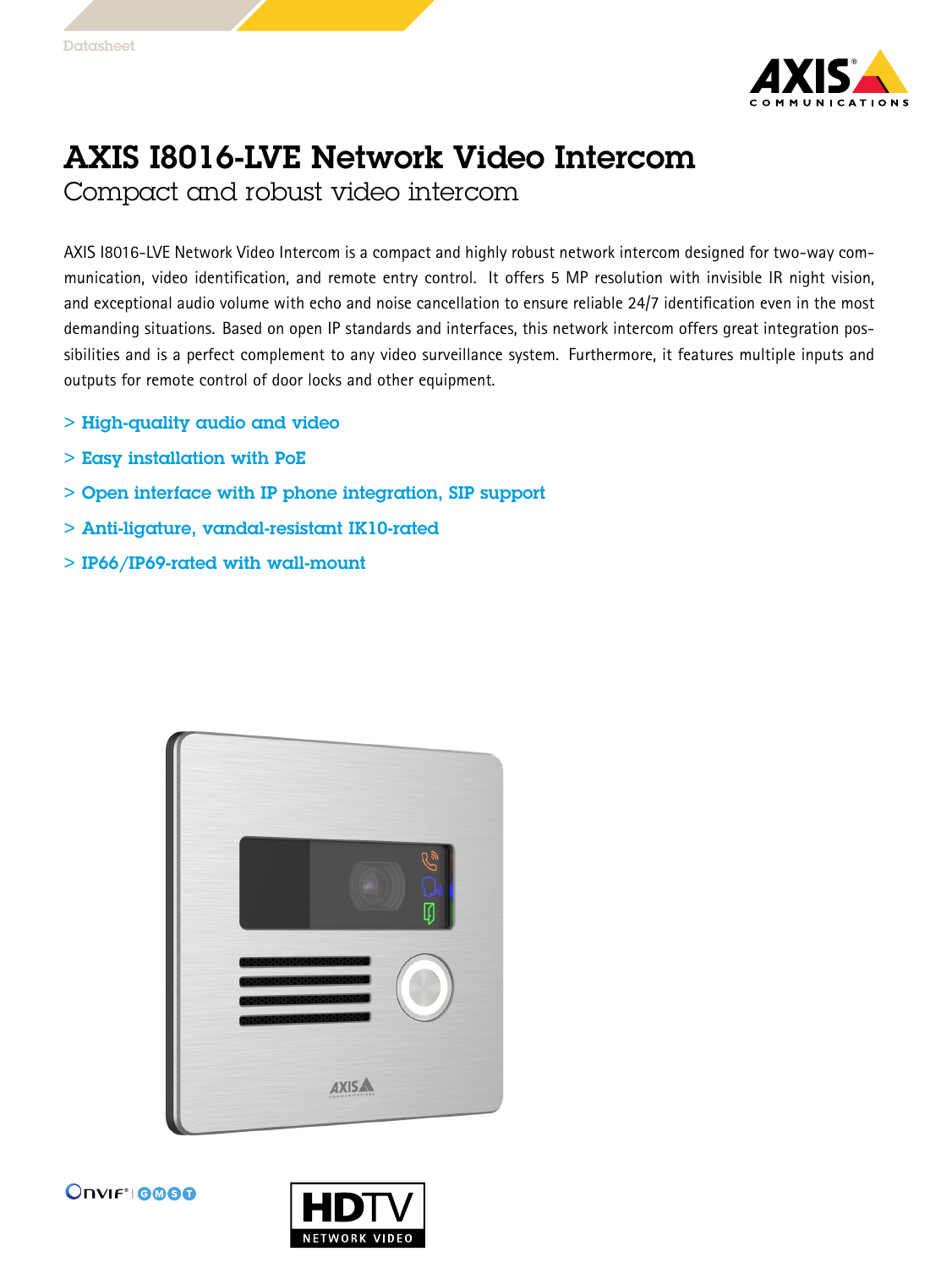## AXIS I8016-LVE Network Video Intercom

| $C$ amera                               |                                                                                                                                                                                                                                                                                                                                                                                                                                                                                                       |                              | Sup                                                                    |
|-----------------------------------------|-------------------------------------------------------------------------------------------------------------------------------------------------------------------------------------------------------------------------------------------------------------------------------------------------------------------------------------------------------------------------------------------------------------------------------------------------------------------------------------------------------|------------------------------|------------------------------------------------------------------------|
| Image sensor                            | 1/2.7" progressive scan RGB CMOS                                                                                                                                                                                                                                                                                                                                                                                                                                                                      |                              | spe                                                                    |
| Lens                                    | 1.95 mm. F2.2<br>Horizontal field of view: 140°<br>Vertical field of view: 114°<br>M12 mount, fixed iris                                                                                                                                                                                                                                                                                                                                                                                              | <b>Event triggers</b>        | Ana<br>thr<br>Cal<br>Det                                               |
| Day and night                           | Automatically removable infrared-cut filter                                                                                                                                                                                                                                                                                                                                                                                                                                                           |                              | tan<br>Har                                                             |
| Minimum<br>illumination                 | Color: 0.16 lux at 50 IRE, F2.2<br>B/W: 0.00 lux at 50 IRE, F2.2, with IR illumination on                                                                                                                                                                                                                                                                                                                                                                                                             |                              | net<br>Inp                                                             |
| Shutter speed                           | 1/50000 s to 1/5 s                                                                                                                                                                                                                                                                                                                                                                                                                                                                                    |                              | M<br>Sto                                                               |
| System on chip (SoC)                    |                                                                                                                                                                                                                                                                                                                                                                                                                                                                                                       |                              | Sys                                                                    |
| Model                                   | ARTPEC-7                                                                                                                                                                                                                                                                                                                                                                                                                                                                                              |                              | Tim<br><b>PTZ</b>                                                      |
| Memory                                  | 2048 MB RAM, 512 MB Flash                                                                                                                                                                                                                                                                                                                                                                                                                                                                             | <b>Event actions</b>         | Axi                                                                    |
| Video                                   |                                                                                                                                                                                                                                                                                                                                                                                                                                                                                                       |                              | Ma                                                                     |
| Video<br>compression                    | H.264 (MPEG-4 Part 10/AVC) Baseline, Main and High Profiles<br>H.265 (MPEG-H Part 2/HEVC) Main Profile<br><b>Motion JPEG</b>                                                                                                                                                                                                                                                                                                                                                                          |                              | Ter<br>Rec<br>Upl<br>sha                                               |
| Resolution                              | 2592x1944 240x160                                                                                                                                                                                                                                                                                                                                                                                                                                                                                     |                              | Pre                                                                    |
| Frame rate                              | Up to $30/25$ fps $(60/50$ Hz) in all resolutions                                                                                                                                                                                                                                                                                                                                                                                                                                                     |                              | upl<br>Not                                                             |
| Video streaming                         | Multiple, individually configurable streams in H.264, H.265 and                                                                                                                                                                                                                                                                                                                                                                                                                                       |                              | Ext                                                                    |
|                                         | Motion JPEG<br>Axis Zipstream technology in H.264 and H.265                                                                                                                                                                                                                                                                                                                                                                                                                                           |                              | cor                                                                    |
|                                         | Controllable frame rate and bandwidth                                                                                                                                                                                                                                                                                                                                                                                                                                                                 |                              | M                                                                      |
|                                         | VBR/ABR/MBR H.264/H.265<br>Video streaming indicator                                                                                                                                                                                                                                                                                                                                                                                                                                                  | Data streaming               | Eve                                                                    |
| Image settings                          | Saturation, contrast, brightness, sharpness, forensic WDR: up to                                                                                                                                                                                                                                                                                                                                                                                                                                      | Analytics                    |                                                                        |
|                                         | 120 dB depending on scene, white balance, day/night threshold,<br>tone mapping, exposure mode, exposure zones, defogging,<br>compression, text and image overlay, polygon privacy mask                                                                                                                                                                                                                                                                                                                | Applications                 | Inc<br>AXI<br>Sup<br>inst                                              |
| Audio                                   |                                                                                                                                                                                                                                                                                                                                                                                                                                                                                                       | General                      |                                                                        |
| Audio streaming                         | Two-way, full duplex                                                                                                                                                                                                                                                                                                                                                                                                                                                                                  | Casing                       | Ant                                                                    |
| Audio encoding                          | Echo cancellation and noise reduction<br>24bit LPCM, AAC-LC 8/16 kHz, G.711 PCM 8 kHz, G.726 ADPCM<br>8 kHz, Opus 8/16 kHz<br>Configurable bit rate                                                                                                                                                                                                                                                                                                                                                   |                              | Sta<br>Col<br>For<br>wa<br>Thi:                                        |
| Audio<br>input/output                   | Line input, line output, built-in microphone (can be disabled),<br>built-in speaker, automatic gain control<br>Built-in speaker<br>78 dB sound pressure at 1 kHz at 1 m distance (84 dB at<br>$0.5 \, \text{m}$ / 20 in)                                                                                                                                                                                                                                                                              | Mounting                     | Rec<br>box<br>Wa<br>Wa<br>and                                          |
| <b>Network</b>                          |                                                                                                                                                                                                                                                                                                                                                                                                                                                                                                       | Power                        | Pov                                                                    |
| Security                                | Password protection, IP address filtering, HTTPS <sup>a</sup> encryption,<br>IEEE 802.1x (EAP-TLS) <sup>a</sup> network access control, digest<br>authentication, user access log, centralized certificate                                                                                                                                                                                                                                                                                            |                              | Typ<br>Rel                                                             |
|                                         | management, brute force delay protection, signed firmware,<br>secure boot, signed video, Axis Edge Vault, Axis device ID, secure<br>keystore (CC EAL4 certified), TPM (FIPS 140-2 certified)                                                                                                                                                                                                                                                                                                          | <b>Connectors</b>            | Shi<br>1/0<br>$+12$                                                    |
| Supported<br>protocols                  | IPv4, IPv6 USGv6, ICMPv4/ICMPv6, HTTP, HTTPS <sup>a</sup> , HTTP/2, TLS <sup>a</sup> ,<br>QoS Layer 3 DiffServ, FTP, SFTP, CIFS/SMB, SMTP, mDNS (Bonjour),<br>UPnP®, SNMP v1/v2c/v3 (MIB-II), DNS/DNSv6, DDNS, NTP, RTSP,                                                                                                                                                                                                                                                                             | IR illumination              | 4-p<br>Pov<br>Rar                                                      |
|                                         | RTP, SRTP, TCP, UDP, IGMP, RTCP, ICMP, DHCPv4/v6, ARP, SOCKS,                                                                                                                                                                                                                                                                                                                                                                                                                                         | Storage                      | Sup                                                                    |
|                                         | SSH, NTCIP, SIP, LLDP, Syslog, Link-Local address (ZeroConf)                                                                                                                                                                                                                                                                                                                                                                                                                                          |                              | Rec                                                                    |
| System integration                      |                                                                                                                                                                                                                                                                                                                                                                                                                                                                                                       |                              | For                                                                    |
| Application<br>Programming<br>Interface | Open API for software integration, including VAPIX <sup>®</sup> and<br>AXIS Camera Application Platform; specifications at <i>axis.com</i><br>One-click cloud connection                                                                                                                                                                                                                                                                                                                              | Operating<br>conditions      | $-40$<br>Sta<br>Hui                                                    |
|                                         | ONVIF® Profile G, ONVIF® Profile M, ONVIF® Profile S, and<br>ONVIF <sup>®</sup> Profile T, specification at onvif.org                                                                                                                                                                                                                                                                                                                                                                                 | <b>Storage</b><br>conditions | $-40$<br>Hui                                                           |
| VoIP                                    | Support for Session Initiation Protocol (SIP) for integration with<br>Voice over IP (VoIP) systems, peer to peer or integrated with<br>SIP/PBX<br>Tested with various SIP software such as Cisco, Bria and<br>Grandstream<br>Tested with various PBX softwares such as Cisco, Avaya and<br>Asterisk<br>Supported SIP features: secondary SIP server, IPv6, SRTP, SIPS,<br>SIP TLS, DTMF (RFC2976 and RFC2833), NAT (ICE, STUN, TURN),<br>Contact list, parallel call forking, sequential call forking | <b>Approvals</b>             | EM<br>EN<br>EN<br>ICE<br>RCI<br>Saf<br><b>CAI</b><br>IEC<br><b>Env</b> |

|                         | Supported codecs: PCMU, PCMA, opus, L16/16000, L16/8000,<br>speex/8000, speex/16000, G.726-32, G.722                                                                                                                                                                                                                                                                                                                                                                                                      |
|-------------------------|-----------------------------------------------------------------------------------------------------------------------------------------------------------------------------------------------------------------------------------------------------------------------------------------------------------------------------------------------------------------------------------------------------------------------------------------------------------------------------------------------------------|
| Event triggers          | Analytics, external input, edge storage events, virtual inputs<br>through API<br>Call: DTMF, state, state changes<br>Detectors: audio detection, live stream accessed, shock detection,<br>tampering, motion alarm<br>Hardware: Casing open, temperature, relays and outputs,<br>network<br>Input Signal: digital input port, manual trigger, virtual inputs<br>MQTT subscribe<br>Storage: disruption, recording<br>System: system ready<br>Time: recurrence, use schedule<br>PTZ: moving, preset reached |
| <b>Event actions</b>    | Axis door control<br>Make call: SIP, API<br>Terminate call: SIP, API<br>Record video and audio: SD card and network share<br>Upload of images or video clips: FTP, SFTP, HTTP, HTTPS, network<br>share, and email<br>Pre- and post-alarm video or image buffering for recording or<br>upload<br>Notification: email, HTTP, HTTPS and TCP<br>External output activation, play audio clip, overlay text, PTZ<br>controls, status LED, WDR mode<br>MQTT publish                                              |
| Data streaming          | Event data                                                                                                                                                                                                                                                                                                                                                                                                                                                                                                |
| Analytics               |                                                                                                                                                                                                                                                                                                                                                                                                                                                                                                           |
| Applications            | Included<br>AXIS Video Motion Detection<br>Support for AXIS Camera Application Platform enabling<br>installation of third-party applications, see <i>axis.com/acap</i>                                                                                                                                                                                                                                                                                                                                    |
| General                 |                                                                                                                                                                                                                                                                                                                                                                                                                                                                                                           |
| Casing                  | Anti-ligature, IP66/IP69-, NEMA 4X- and IK10-rated<br>Stainless steel, zink, and plastic casing<br>Color: black NCS S 9000-N<br>For repainting instructions of skin cover or casing and impact on<br>warranty, contact your Axis partner.<br>This product can be repainted                                                                                                                                                                                                                                |
| Mounting                | Recessed mounting using US 2-Gang-, 4 inch square installation<br>boxes or AXIS TI8202 Recessed Mount<br>Wall Mounting using AXIS TI8602 Wall Mount<br>Wall Mounting with conduit pipe using AXIS TI8602 Wall Mount<br>and AXIS TI8603 Conduit Adapter                                                                                                                                                                                                                                                    |
| Power                   | Power over Ethernet (PoE) IEEE 802.3af/802.3at Type 1 Class 3<br>Typical 4.7 W, max 12.7 W<br>Relay rating: 30 V, 0.7 A                                                                                                                                                                                                                                                                                                                                                                                   |
| Connectors              | Shielded RJ45 10BASE-T/100BASE-TX PoE<br>I/O: 6-pin terminal block for 2 inputs/outputs,<br>$+12$ V 400 mA supply, and 1 relay<br>4-pin terminal block for audio input and output                                                                                                                                                                                                                                                                                                                         |
| IR illumination         | Power-efficient, long-life 940 nm IR LEDs<br>Range of reach 5 m (16 ft) or more depending on the scene                                                                                                                                                                                                                                                                                                                                                                                                    |
| Storage                 | Support for microSD/microSDHC/microSDXC card and encryption<br>Recording to network-attached storage (NAS)<br>For SD card and NAS recommendations see axis.com                                                                                                                                                                                                                                                                                                                                            |
| Operating<br>conditions | -40 °C to 60 °C (-40 °F to 140 °F)<br>Start-up temperature: -40 °C (-40 °F)<br>Humidity 10-100% RH (condensing)                                                                                                                                                                                                                                                                                                                                                                                           |
| Storage<br>conditions   | -40 °C to 65 °C (-40 °F to 149 °F)<br>Humidity 5-95% RH (non-condensing)                                                                                                                                                                                                                                                                                                                                                                                                                                  |
| Approvals               | EMC<br>EN 50121-4, EN 55032 Class A, EN 55035, EN 61000-6-1,<br>EN 61000-6-2, FCC Part 15 Subpart B Class A,<br>ICES-3(A)/NMB-3(A), IEC 62236-4, KC KN32 Class A, KC KN35,<br>RCM AS/NZS CISPR 32 Class A, VCCI Class A<br>Safety<br>CAN/CSA-C22.2 No. 60950-22, CAN/CSA C22.2 No. 62368-1,<br>IEC/EN/UL 62368-1, IEC/EN/UL 60950-22, IEC 62471<br>Environment                                                                                                                                            |